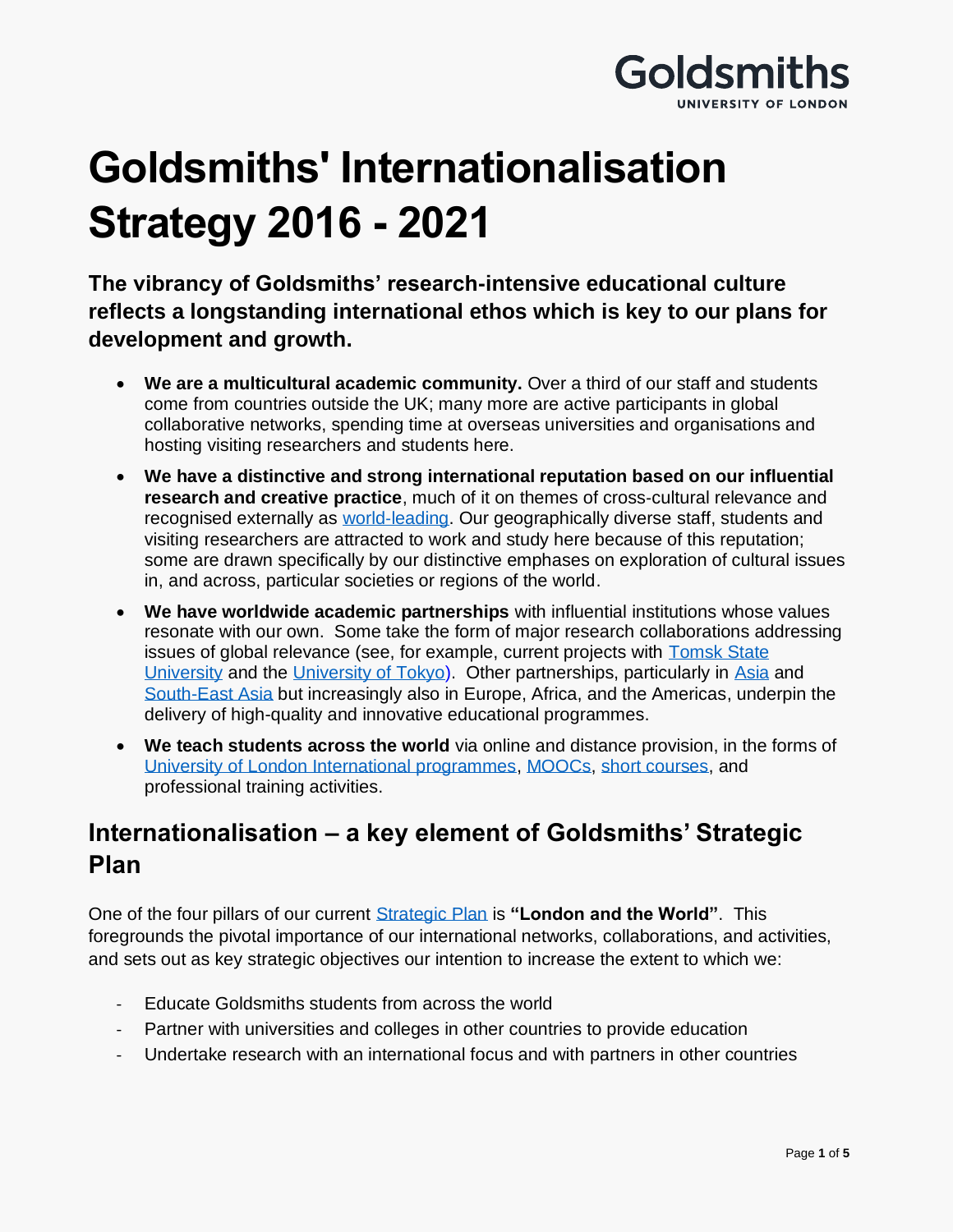These objectives are intimately interconnected to, and facilitate, other objectives associated with the pillars of **"Knowledge Production"** (e.g. via growth in internationally collaborative research, consultancy, innovation partnerships and specialised training), and **"Student Experience"** (including through cross-cultural enrichment of teaching, provision of opportunities for international mobility, and enhancement of graduate employability).

An international dimension is accordingly embedded in most of the individual and more focused strategies which support the overall Strategic Plan. For example:

- The new **Research & Enterprise Strategy** puts in place mechanisms to increase collaboration with overseas partners
- The **International Recruitment strategy** seeks to grow both the number of overseas students across our programmes and the diversity of countries from which they come
- The **Collaborative Provision strategy** takes a focused approach to developing and overseeing high calibre teaching partnerships with universities across the world
- The **Learning, Teaching and Assessment Strategy** and the **Academic Development strategy** consider how curricula can be designed and enhanced to make them relevant, appealing and valuable to internationally diverse cohorts
- The **Communications Strategy** includes the important objective of raising worldwide awareness of our brand

The overarching **Internationalisation Strategy** is therefore by purpose and design integrative: it brings together the international objectives specified in these contributory strategies so that they inform one another and are shaped by and collectively deliver the Strategic Plan.

Through this co-ordinated approach, the Internationalisation Strategy draws on Goldsmiths' many internationally oriented activities and characteristics to enhance our research and its societal benefits, to extend the cultural diversity and reach of our taught programmes, and to cultivate a diverse and multicultural academic community. It aims to create and support opportunities for staff and students to interact with and learn from each other and will focus on developing existing and new partnerships that enhance our reputation, global presence and impact.

## **Internationalisation Strategic Aims (ISA's)** <sup>1</sup>

Six overarching Internationalisation Strategic Aims [ISAs] will be achieved through the coordinated contributions of the strategies described previously, supplemented by a number of

*<sup>1</sup>* These map onto and amplify the aspirations set out in the Strategic Plan

- Educating Goldsmiths students from across the world  $IISS 1, 2, 31$
- Partnering with universities and colleges in other countries to provide education  $[1]$ <sub>ISA 2</sub>]
- Undertaking research with an international focus and with partners in other countries [ISAs 4, 5]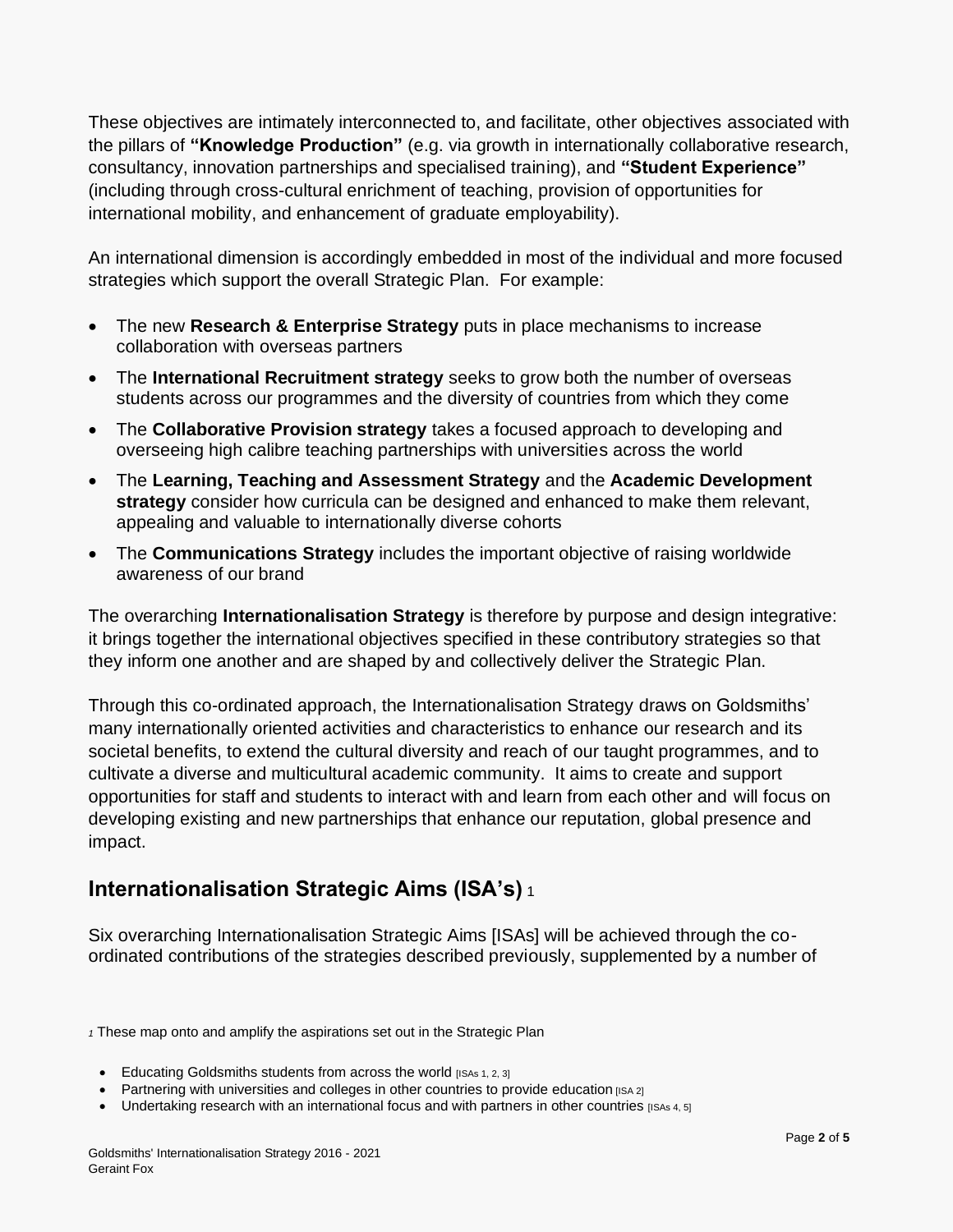enabling mechanisms and resources. These include, for example, an International Engagement Fund [IEF] to support the development of academic collaborations, and a termly Departmental Internationalisation Forum to share information and shape initiatives.

The international objectives and targets of each of the contributory strategies jointly underpin several key performance indicators (KPIs) for each ISA. These are set out in the table below and are monitored by the Internationalisation Advisory Group.

### **ISA 1: Internationalisation of Learning and the Student Experience**

Increase staff and student participation in learning and social activities which are designed to enhance cross-cultural understanding and awareness of international issues

**KPIs:** Across Goldsmiths, and within each School and Academic Department, our success will be indicated by*:*

- Increased student and staff mobilities under Erasmus+ and non-Erasmus schemes
- The number of applications to an internal International Engagement Fund, established to support cross-cultural pedagogical initiatives with international partners; and the number of these which yield ongoing projects;
- Improvements in scores/rankings on the International Student Barometer

#### **ISA 2: Collaborative Provision**

Develop and diversify Goldsmiths delivery of high calibre collaborative provision projects with international partners of shared values and ambitions

**KPIs:** Across Goldsmiths, and within each School and Academic Department, our success will be indicated by:

- The quality, scale and range of CP partnerships, joint programmes, dual degrees, articulation and progression agreements
- The overall number of students registered under CP arrangements

#### **ISA 3: Staff and Student Population**

Increase overall recruitment of excellent staff and students from other countries in ways which enhance the cultural diversity and balance within and across Goldsmiths' disciplinary areas

**KPIs:** Across Goldsmiths, and within each School and Academic Department, our success will be indicated by*:*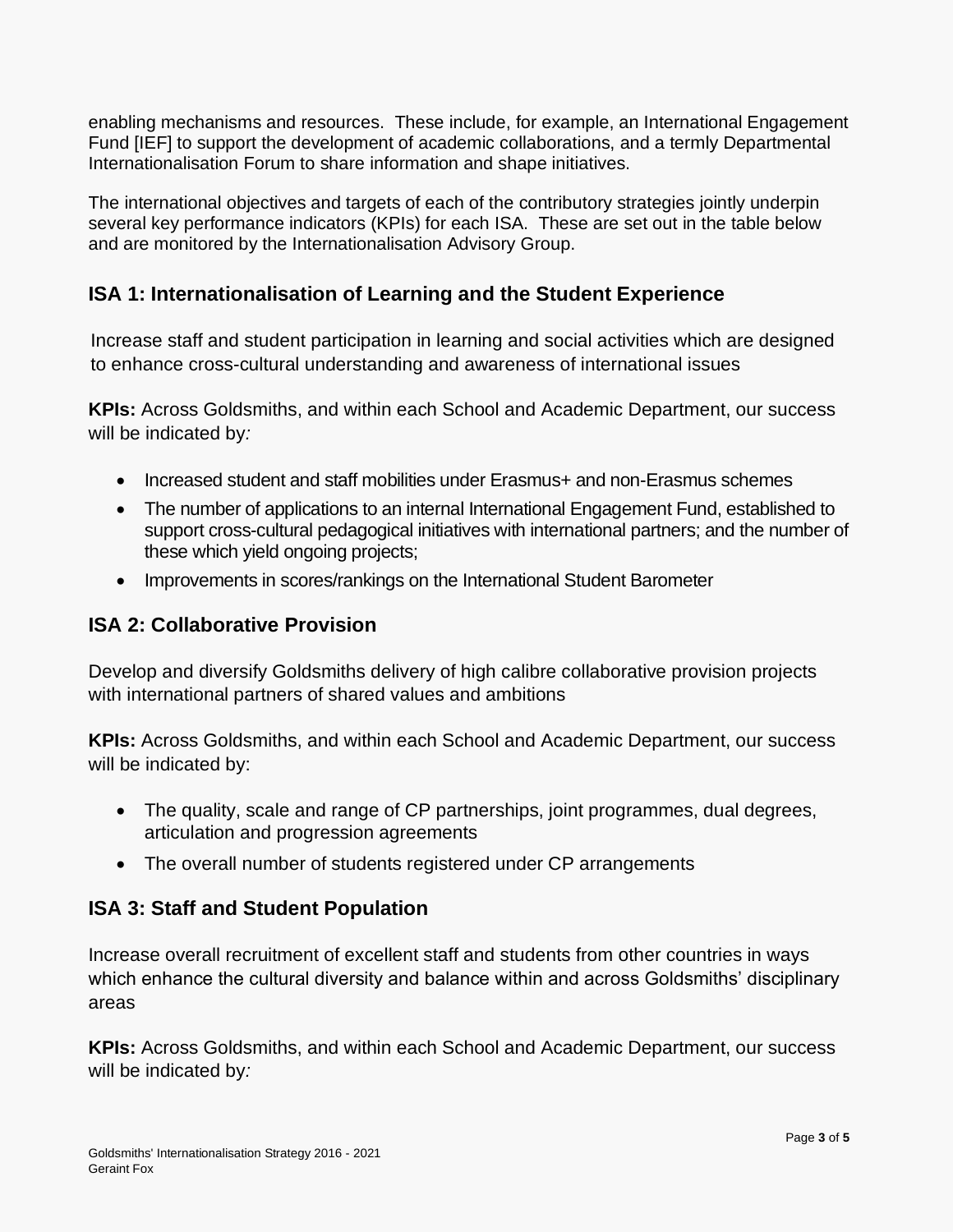- Number and proportion of staff with countries of origin outside the UK
- Number and proportion of international students and Study Abroad students
- The number of countries from which overseas staff and students come

#### **ISA 4: Collaborative Research Partnerships**

Develop and strengthen research partnerships with overseas universities and other organisations, increasing the participation of our staff and students in internationally collaborative research which is recognised as world leading.

**KPIs:** Across Goldsmiths, and within each School and Academic Department, our success will be indicated by*:*

- Number of external grant applications, grant awards, and research outputs involving overseas partners
- Number of projects pump-primed by either the Research Fund or the International Engagement Fund which yield successful collaborations with overseas partners (as evidenced by external grants or co-authored outputs)

#### **ISA 5: International Research & Teaching Network and Centres**

Establish, host, and/or participate in academic networks and research centres which focus on international themes and activities.

**KPIs:** Our success here will be measured in part via 'collaboration' KPIs linked to ISAs 2, 3, and 4, and additionally by*:*

- The number of internationally focused events (lectures, workshops, conferences etc.) we host, involving participation from overseas colleagues
- The number of overseas Visiting Researchers we host, and the number of internally organised interactive events to which they contribute

#### **ISA 6: International Brand and Awareness**

Develop and strengthen the Goldsmiths brand in key international markets, increasing awareness and recognition with key stakeholders across the range of our activities.

**KPIs:** Across Goldsmiths, and within each School and Academic Department, our success will be indicated by*:*

• Awareness of Goldsmiths among key international stakeholders, indexed through metrics relating to media coverage and social media mentions/content